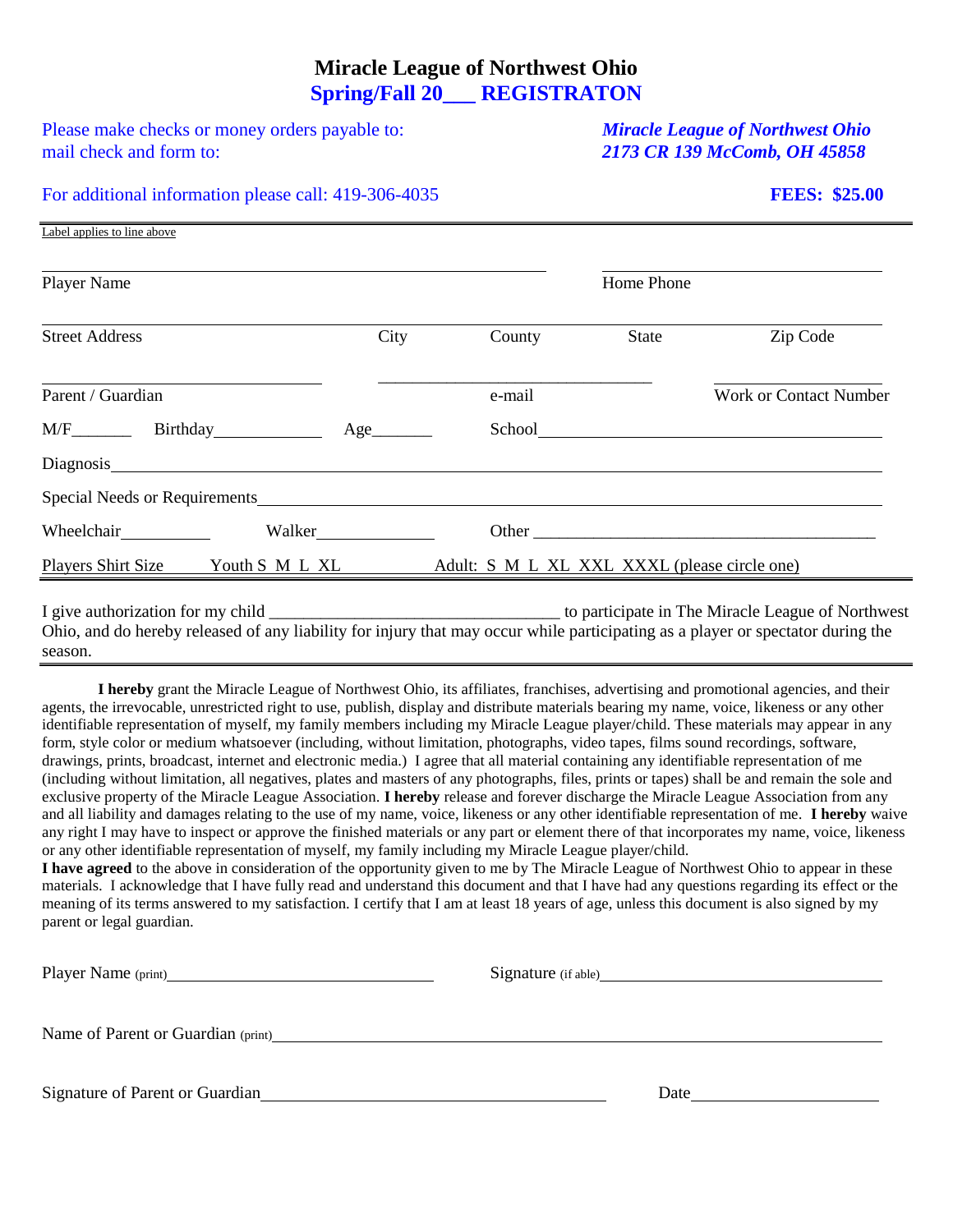# **Emergency Medical Authorization The Miracle League of Northwest Ohio**

|       | Player's Name                                                                                                                                                                                                                        |  |  |
|-------|--------------------------------------------------------------------------------------------------------------------------------------------------------------------------------------------------------------------------------------|--|--|
|       |                                                                                                                                                                                                                                      |  |  |
|       |                                                                                                                                                                                                                                      |  |  |
|       |                                                                                                                                                                                                                                      |  |  |
| Phone | <u> 1989 - Johann John Harry Harry Harry Harry Harry Harry Harry Harry Harry Harry Harry Harry Harry Harry Harry Harry Harry Harry Harry Harry Harry Harry Harry Harry Harry Harry Harry Harry Harry Harry Harry Harry Harry Har</u> |  |  |
|       |                                                                                                                                                                                                                                      |  |  |

Purpose: To enable parent/guardian to authorize the provision of emergency treatment for children who become ill or injured while under league authority, when parent or guardian can not be reached.

## **Part I or Part II Must Be Completed**

# **Part I- To Grant Consent**

|                                                                                       | (phone number) (other parent/guardian)                        |     |
|---------------------------------------------------------------------------------------|---------------------------------------------------------------|-----|
|                                                                                       | have been unsuccessful, I hereby give my consent for: (1) the |     |
| (phone number)                                                                        |                                                               |     |
| administration of any treatment deemed necessary by Dr.                               |                                                               | -or |
|                                                                                       | (preferred physician)                                         |     |
| (preferred dentist)                                                                   |                                                               |     |
| available, by another licensed physician or dentist; (2) the transfer of the child to | or any hospital reasonably accessible.                        |     |
| (preferred hospital)                                                                  |                                                               |     |
| Parent/Guardian Signature                                                             | Date                                                          |     |
| Parent/Guardian Signature                                                             | Date                                                          |     |
|                                                                                       |                                                               |     |

### **Part II- Refusal of Consent**

I do not give my consent for emergency medical treatment of my child. In the event of illness or injury requiring emergency treatment, I wish league authorities to take no action or to:

\_\_\_\_\_\_\_\_\_\_\_\_\_\_\_\_\_\_\_\_\_\_\_\_\_\_\_\_\_\_\_\_\_\_\_\_\_\_\_\_\_\_\_\_\_\_\_\_\_\_\_\_\_\_\_\_\_\_\_\_\_\_\_\_\_\_\_\_\_\_\_\_\_\_\_\_\_\_

| Parent/Guardian Signature | Date |
|---------------------------|------|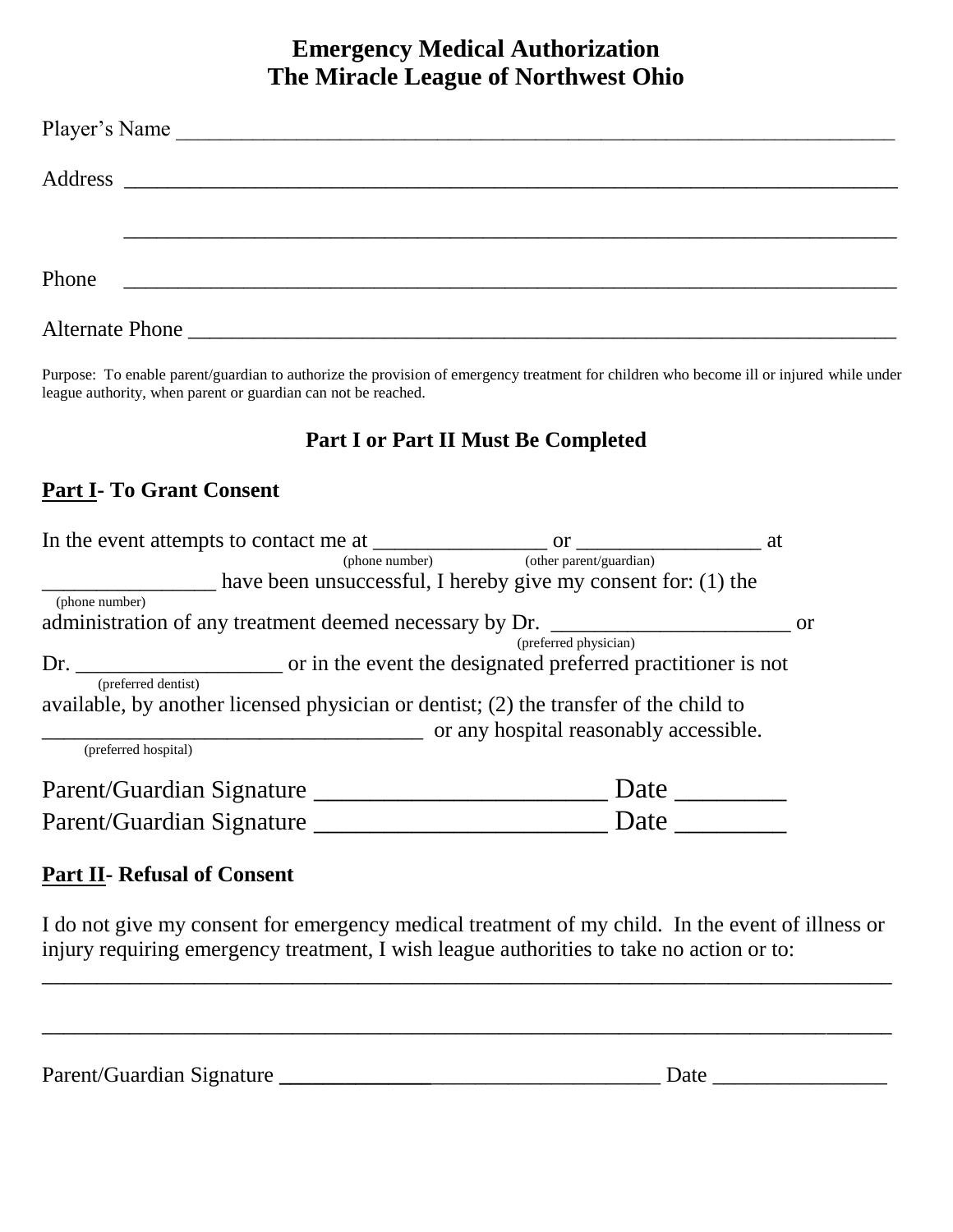# **Acknowledgment of Warning by Parent**

We/I, the parent(s)/guardian(s) of  $\qquad \qquad$ (child's name) hereby acknowledge that we have been fully advised, cautioned, and warned by the proper administrators of The Miracle League of Northwest Ohio that our/my child named above may suffer serious injury, including but not limited to sprains, fractures, brain damage, paralysis, or even death by participating in Miracle League Baseball. Not withstanding such warnings, and with full knowledge and understanding of the risk of serious injury to our/my child named above which may result, we/I give our/my consent to

\_\_\_\_\_\_\_\_\_\_\_\_\_\_\_\_\_\_\_\_\_\_\_\_\_ participating in The Miracle League of (child's name) Northwest Ohio Baseball.

| Parent/Guardian Signature | Date |  |
|---------------------------|------|--|
|---------------------------|------|--|

| Parent/Guardian Signature | Date |
|---------------------------|------|
| (optional)                |      |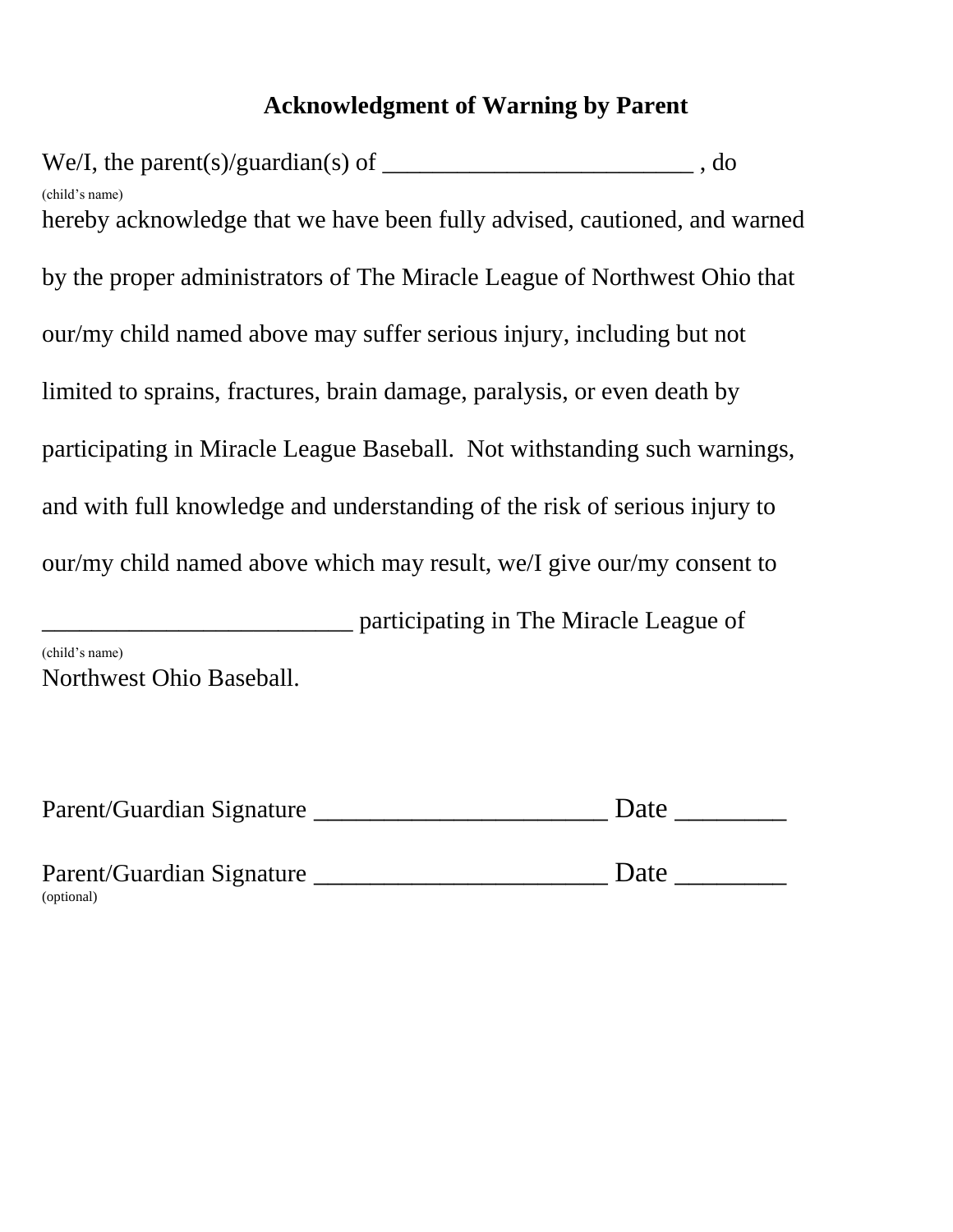# **Miracle League of Northwest Ohio Player Scholarship Application**

| Finances should never be a reason not to join Miracle League.<br>If you are concerned about fees, please fill out this form. |
|------------------------------------------------------------------------------------------------------------------------------|
|                                                                                                                              |
|                                                                                                                              |
|                                                                                                                              |
|                                                                                                                              |
|                                                                                                                              |
| <b>Season</b><br>SPRING<br>FALL                                                                                              |
| <b>Scholarship Requested</b><br>FULL HALF QUARTER PARTIAL (amount requested)                                                 |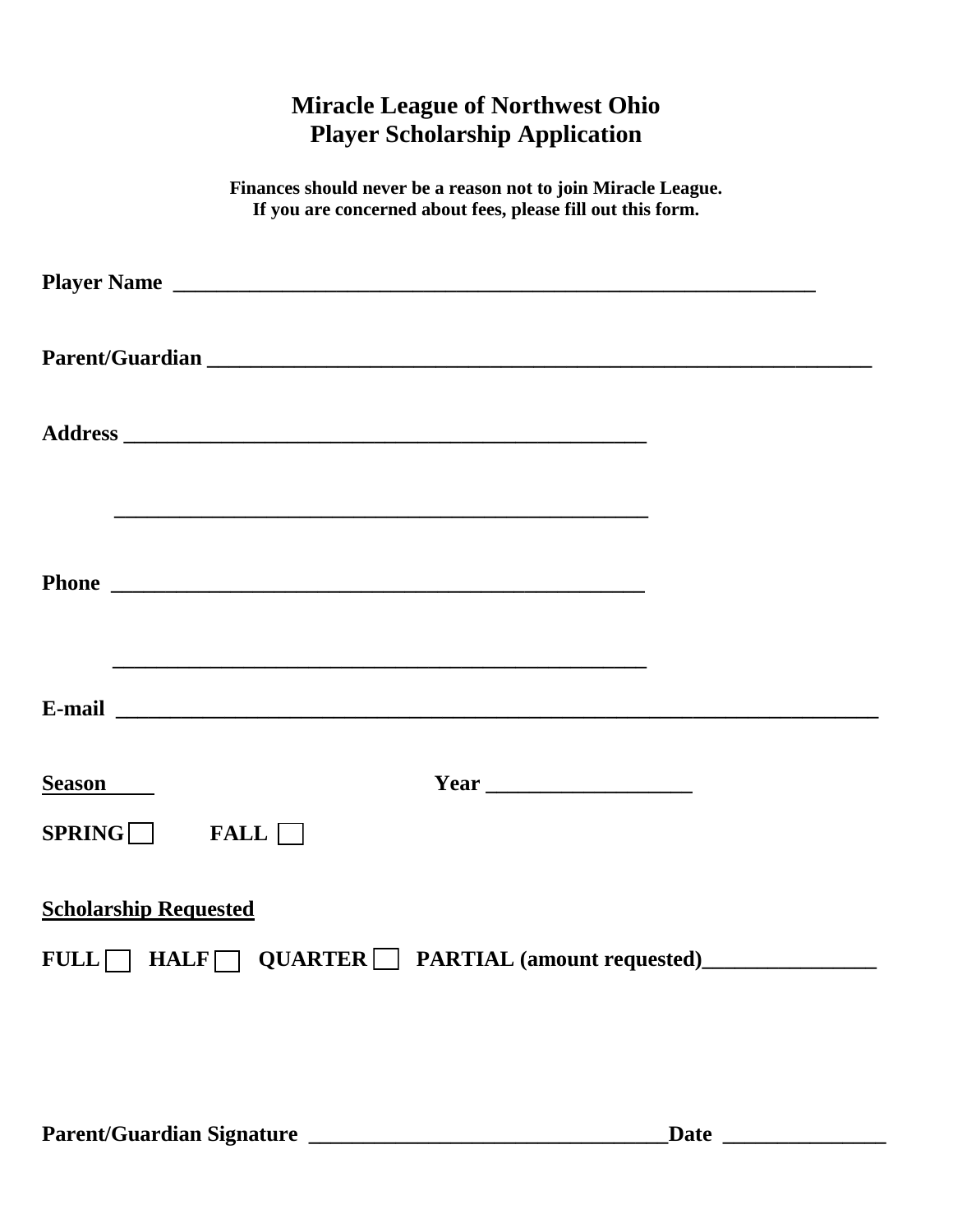### **LIABILITY WAIVER AND RELEASE OF CLAIMS**

### **COVID-19 SAFETY ACKNOWLEDGMENT**

### **COVID-19 SAFETY INFORMATION:**

While participating in events held or sponsored by the Miracle League of Northwest Ohio, Inc., ("MLNWO") "social distancing" must be practiced and face coverings worn at all times when indoors and also when outdoors when "social distancing" of at least six feet between persons in not possible to reduce the risks of exposure to COVID-19. Because COVID-19 is extremely contagious and is spread mainly from person-to-person contact, MLNWO has put in place preventative measures to reduce the spread of COVID-19. However, MLNWO cannot guarantee that its participants, volunteers, partners, or others in attendance will not become infected with COVID-19.

In light of the ongoing spread of COVID-19, individuals who fall within any of the categories below are not eligible for this activity. By attending an MLNWO event, you certify that you do not fall into any of the following categories:

1. Individuals who currently or within the past fourteen (14) days have experienced any symptoms associated with COVID-19, which include fever, cough, and shortness of breath among others;

2. Individuals who have traveled at any point in the past fourteen (14) days either internationally or to a community in the U.S. that has experienced or is experiencing sustained community spread of COVID-19; or

3. Individuals who believe that they may have been exposed to a confirmed or suspected case of COVID-19 or have been diagnosed with COVID-19 and are not yet cleared as non-contagious by state or local public health authorities or the health care team responsible for their treatment.

### **MEDICAL ACKNOWLEDGMENT.**

I acknowledge the health risks associated with the Activity, including but not limited to transient dizziness, lightheaded, fainting, nausea, muscle cramping, musculoskeletal injury, joint pains, sprains and strains, heart attack, stroke, or sudden death. I agree that if I experience any of these or any other symptoms during the Activity, I will discontinue my participation immediately and seek appropriate medical attention.

### **RELEASE AND WAIVER OF ALL CLAIMS ARISING OR RELATED FROM PARTICIPATION.**

I HEREBY RELEASE, WAIVE AND FOREVER DISCHARGE ANY AND ALL LIABILITY, CLAIMS, AND DEMANDS OF WHATEVER KIND OR NATURE AGAINST THE MIRACLE LEAGUE OF NORTHWEST OHIO, INC. AND ITS AFFILIATES AND SPONSORS, INCLUDING IN EACH CASE, WITHOUT LIMITATION, THEIR DIRECTORS, OFFICERS, EMPLOYEES, VOLUNTEERS, AND AGENTS (THE "RELEASED PARTIES"), EITHER IN LAW OR IN EQUITY, TO THE FULLEST EXTENT PERMISSIBLE BY LAW, INCLUDING BUT NOT LIMITED TO DAMAGES OR LOSSES FROM CONTRACTING COVID 19 OR SUCH OTHER CONSEQUENCES OF MY PARTICIPATION IN THIS MIRACLE LEAGE OF NORTHWEST OHIO, INC. ACTIVITY CAUSED BY THE NEGLIGENCE, FAULT OR CONDUCT OF ANY KIND ON THE PART OF THE RELEASED PARTIES, INCLUDING BUT NOT LIMITED TO DEATH, BODILY INJURY, ILLNESS, ECONOMIC LOSS OR OUT OF POCKET EXPENSES, OR LOSS OR DAMAGE TO PROPERTY, WHICH I, MY HEIRS, ASSIGNEES, NEXT OF KIN AND/OR LEGALLY APPOINTED OR DESIGNATED REPRESENTATIVES, MAY HAVE OR WHICH MAY HEREINAFTER ACCRUE ON MY BEHALF, WHICH ARISE OR MAY HEREAFTER ARISE FROM MY PARTICIPATION WITH THE ACTIVITY.

August 28, 2020 \_\_\_\_\_\_\_\_\_\_\_\_\_\_\_\_\_\_\_\_\_\_\_\_\_\_\_\_\_\_\_\_\_\_\_\_

[*Signature*]

[*Printed Name*]

\_\_\_\_\_\_\_\_\_\_\_\_\_\_\_\_\_\_\_\_\_\_\_\_\_\_\_\_\_\_\_\_\_\_\_\_